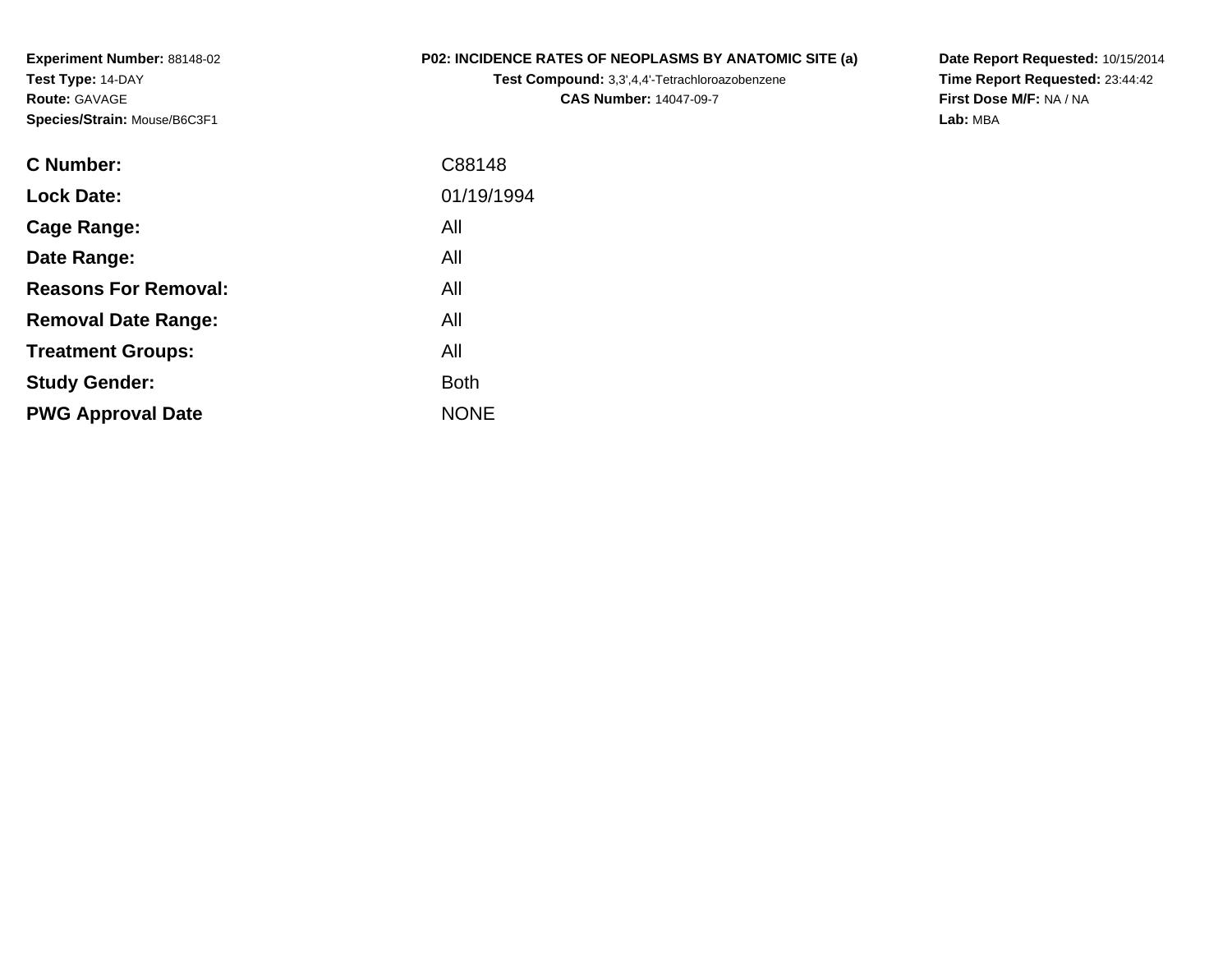**P02: INCIDENCE RATES OF NEOPLASMS BY ANATOMIC SITE (a)**

**Test Compound:** 3,3',4,4'-Tetrachloroazobenzene

**CAS Number:** 14047-09-7

**Date Report Requested:** 10/15/2014**Time Report Requested:** 23:44:42**First Dose M/F:** NA / NA**Lab:** MBA

| <b>B6C3F1 Mouse MALE</b>                                 | 0 MG/KG         | 1 MG/KG         | <b>MG/KG</b><br>3.2 | 10 MG/KG        | 32 MG/KG | <b>MG/KG</b><br>100 |
|----------------------------------------------------------|-----------------|-----------------|---------------------|-----------------|----------|---------------------|
| <b>Disposition Summary</b>                               |                 |                 |                     |                 |          |                     |
| <b>Animals Initially In Study</b><br><b>Early Deaths</b> | $5\phantom{.0}$ | $5\phantom{.0}$ | 5                   | $5\phantom{.0}$ | 5        | 5                   |
| <b>Survivors</b>                                         |                 |                 |                     |                 |          |                     |
| <b>Terminal Sacrifice</b>                                | $5\phantom{.0}$ | $5\phantom{.0}$ | 5                   | $5\phantom{.0}$ | 5        | ${\bf 5}$           |
| <b>Animals Examined Microscopically</b>                  | 5               |                 |                     |                 | 5        | 5                   |
| <b>ALIMENTARY SYSTEM</b>                                 |                 |                 |                     |                 |          |                     |
| Gallbladder                                              | (5)             | (0)             | (0)                 | (0)             | (0)      | (5)                 |
| Liver                                                    | (5)             | (0)             | (0)                 | (0)             | (0)      | (5)                 |
| Stomach, Forestomach                                     | (5)             | (0)             | (0)                 | (0)             | (0)      | (5)                 |
| Stomach, Glandular                                       | (5)             | (0)             | (0)                 | (0)             | (0)      | (5)                 |
| CARDIOVASCULAR SYSTEM<br>None                            |                 |                 |                     |                 |          |                     |
| <b>ENDOCRINE SYSTEM</b><br>None                          |                 |                 |                     |                 |          |                     |
| <b>GENERAL BODY SYSTEM</b><br>None                       |                 |                 |                     |                 |          |                     |
| <b>GENITAL SYSTEM</b><br>None                            |                 |                 |                     |                 |          |                     |
| <b>HEMATOPOIETIC SYSTEM</b>                              |                 |                 |                     |                 |          |                     |
| Lymph Node, Mesenteric                                   | (5)             | (0)             | (0)                 | (0)             | (0)      | (5)                 |
| Spleen                                                   | (5)             | (0)             | (0)                 | (0)             | (5)      | (5)                 |
| Thymus                                                   | (5)             | (0)             | (0)                 | (0)             | (0)      | (5)                 |

## INTEGUMENTARY SYSTEM

**Experiment Number:** 88148-02

**Species/Strain:** Mouse/B6C3F1

**Test Type:** 14-DAY**Route:** GAVAGE

None

a - Number of animals examined microscopically at site and number of animals with lesion

b - Primary tumors: all tumors except metastatic tumors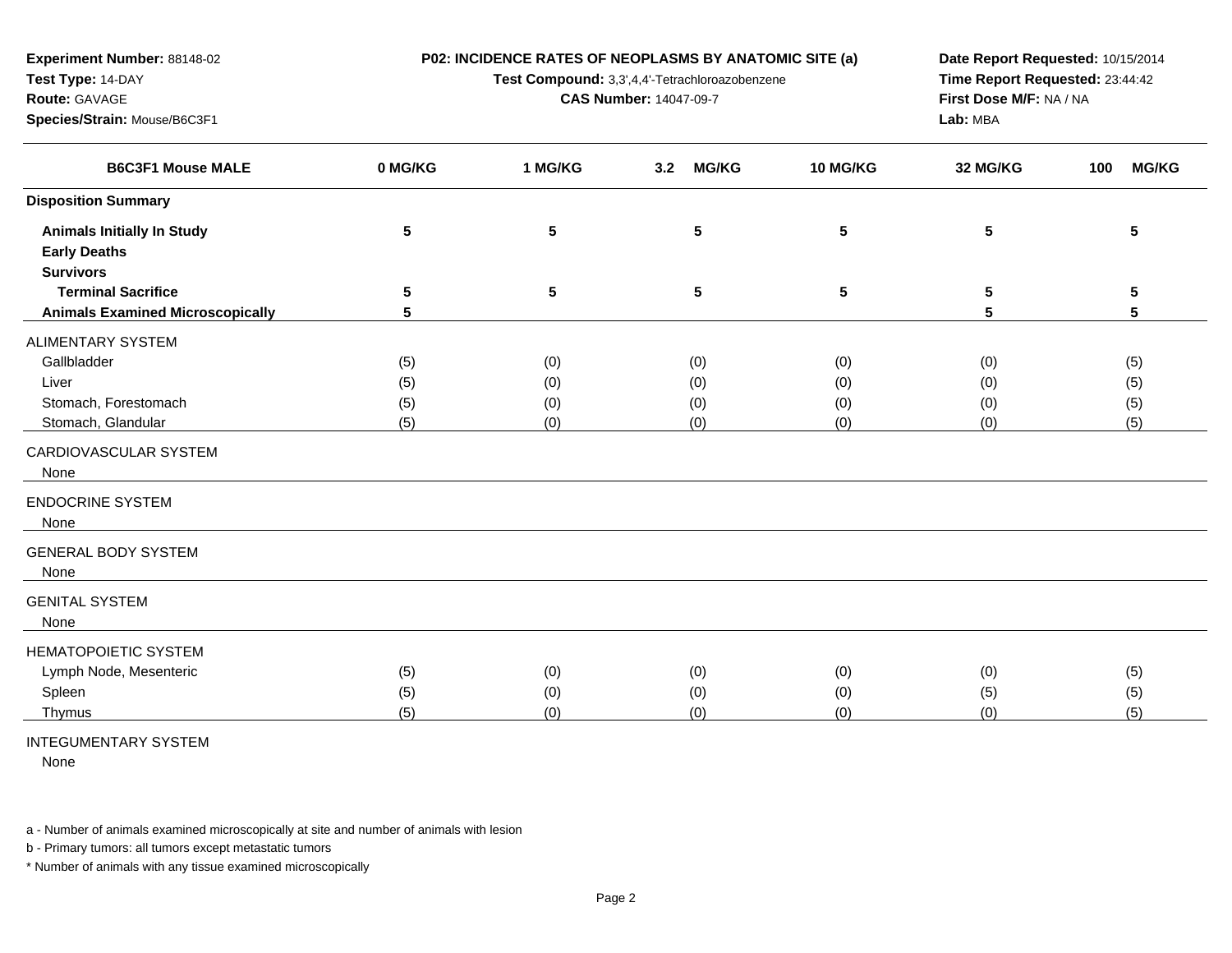| <b>Experiment Number: 88148-02</b><br>Test Type: 14-DAY<br><b>Route: GAVAGE</b><br>Species/Strain: Mouse/B6C3F1 | P02: INCIDENCE RATES OF NEOPLASMS BY ANATOMIC SITE (a)<br>Test Compound: 3,3',4,4'-Tetrachloroazobenzene<br><b>CAS Number: 14047-09-7</b> |         |                     | Date Report Requested: 10/15/2014<br>Time Report Requested: 23:44:42<br>First Dose M/F: NA / NA<br>Lab: MBA |          |                     |
|-----------------------------------------------------------------------------------------------------------------|-------------------------------------------------------------------------------------------------------------------------------------------|---------|---------------------|-------------------------------------------------------------------------------------------------------------|----------|---------------------|
| <b>B6C3F1 Mouse MALE</b>                                                                                        | 0 MG/KG                                                                                                                                   | 1 MG/KG | <b>MG/KG</b><br>3.2 | <b>10 MG/KG</b>                                                                                             | 32 MG/KG | <b>MG/KG</b><br>100 |
| MUSCULOSKELETAL SYSTEM<br>None                                                                                  |                                                                                                                                           |         |                     |                                                                                                             |          |                     |
| NERVOUS SYSTEM<br>None                                                                                          |                                                                                                                                           |         |                     |                                                                                                             |          |                     |
| <b>RESPIRATORY SYSTEM</b><br>None                                                                               |                                                                                                                                           |         |                     |                                                                                                             |          |                     |
| SPECIAL SENSES SYSTEM<br>None                                                                                   |                                                                                                                                           |         |                     |                                                                                                             |          |                     |
| URINARY SYSTEM<br>Kidney                                                                                        | (5)                                                                                                                                       | (0)     | (0)                 | (0)                                                                                                         | (0)      | (5)                 |

a - Number of animals examined microscopically at site and number of animals with lesion

b - Primary tumors: all tumors except metastatic tumors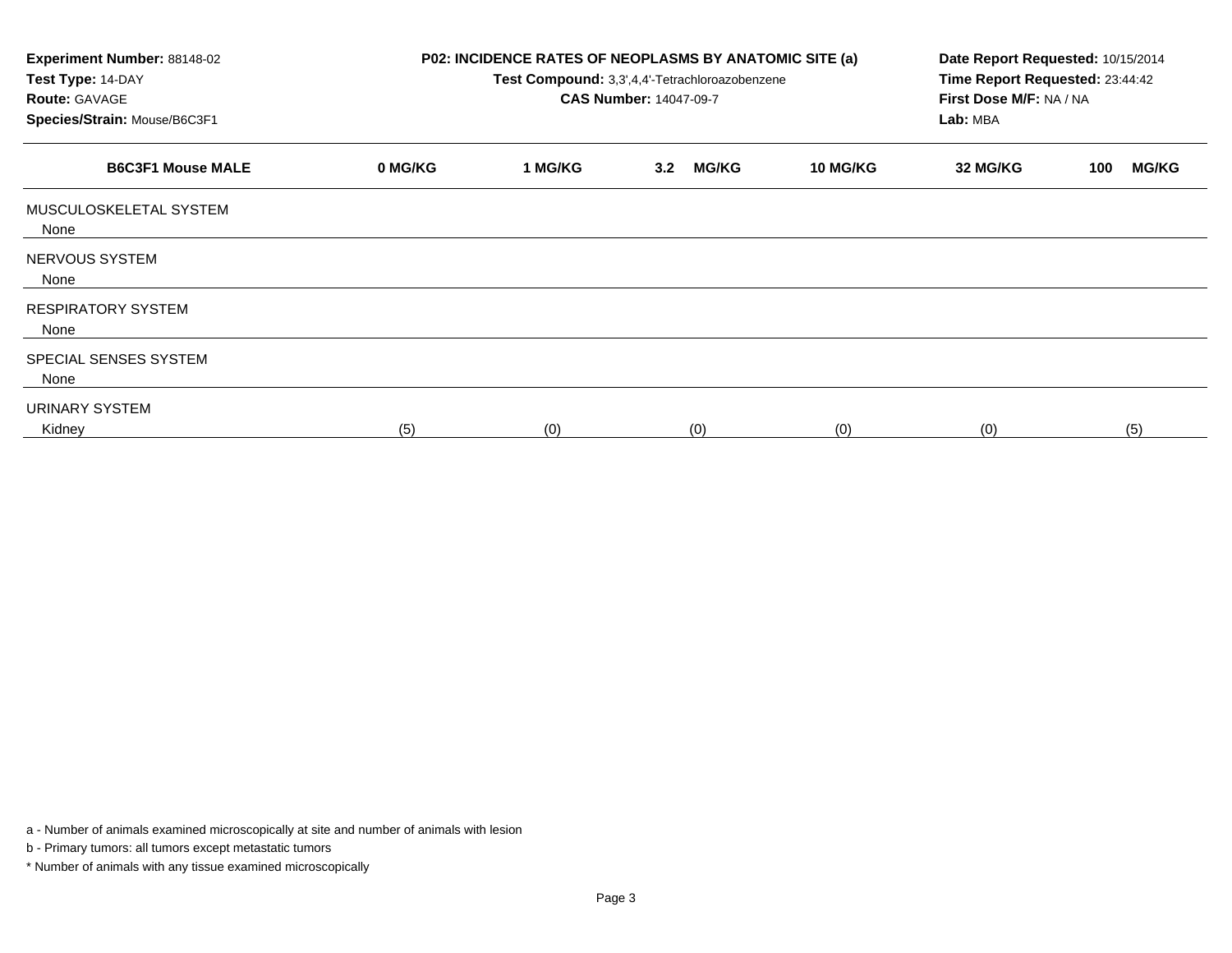| <b>Experiment Number: 88148-02</b><br>Test Type: 14-DAY<br>Route: GAVAGE<br>Species/Strain: Mouse/B6C3F1 | P02: INCIDENCE RATES OF NEOPLASMS BY ANATOMIC SITE (a)<br>Test Compound: 3,3',4,4'-Tetrachloroazobenzene<br><b>CAS Number: 14047-09-7</b> |         |     |              |          | Date Report Requested: 10/15/2014<br>Time Report Requested: 23:44:42<br>First Dose M/F: NA / NA<br>Lab: MBA |     |              |  |
|----------------------------------------------------------------------------------------------------------|-------------------------------------------------------------------------------------------------------------------------------------------|---------|-----|--------------|----------|-------------------------------------------------------------------------------------------------------------|-----|--------------|--|
| <b>B6C3F1 Mouse MALE</b>                                                                                 | 0 MG/KG                                                                                                                                   | 1 MG/KG | 3.2 | <b>MG/KG</b> | 10 MG/KG | 32 MG/KG                                                                                                    | 100 | <b>MG/KG</b> |  |
| <b>Tumor Summary for MALE</b>                                                                            |                                                                                                                                           |         |     |              |          |                                                                                                             |     |              |  |
| <b>Total Animals with Primary Neoplasms (b)</b><br><b>Total Primary Neoplasms</b>                        |                                                                                                                                           |         |     |              |          |                                                                                                             |     |              |  |
| <b>Total Animals with Benign Neoplasms</b><br><b>Total Benign Neoplasms</b>                              |                                                                                                                                           |         |     |              |          |                                                                                                             |     |              |  |
| <b>Total Animals with Malignant Neoplasms</b><br><b>Total Malignant Neoplasms</b>                        |                                                                                                                                           |         |     |              |          |                                                                                                             |     |              |  |
| <b>Total Animals with Metastatic Neoplasms</b><br><b>Total Metastatic Neoplasms</b>                      |                                                                                                                                           |         |     |              |          |                                                                                                             |     |              |  |
| <b>Total Animals with Malignant Neoplasms</b><br><b>Uncertain Primary Site</b>                           |                                                                                                                                           |         |     |              |          |                                                                                                             |     |              |  |
| Total Animals with Neoplasms Uncertain -<br><b>Benign or Malignant</b>                                   |                                                                                                                                           |         |     |              |          |                                                                                                             |     |              |  |
| <b>Total Uncertain Neoplasms</b>                                                                         |                                                                                                                                           |         |     |              |          |                                                                                                             |     |              |  |

-

\*\*\*END OF MALE DATA\*\*\*

a - Number of animals examined microscopically at site and number of animals with lesion

b - Primary tumors: all tumors except metastatic tumors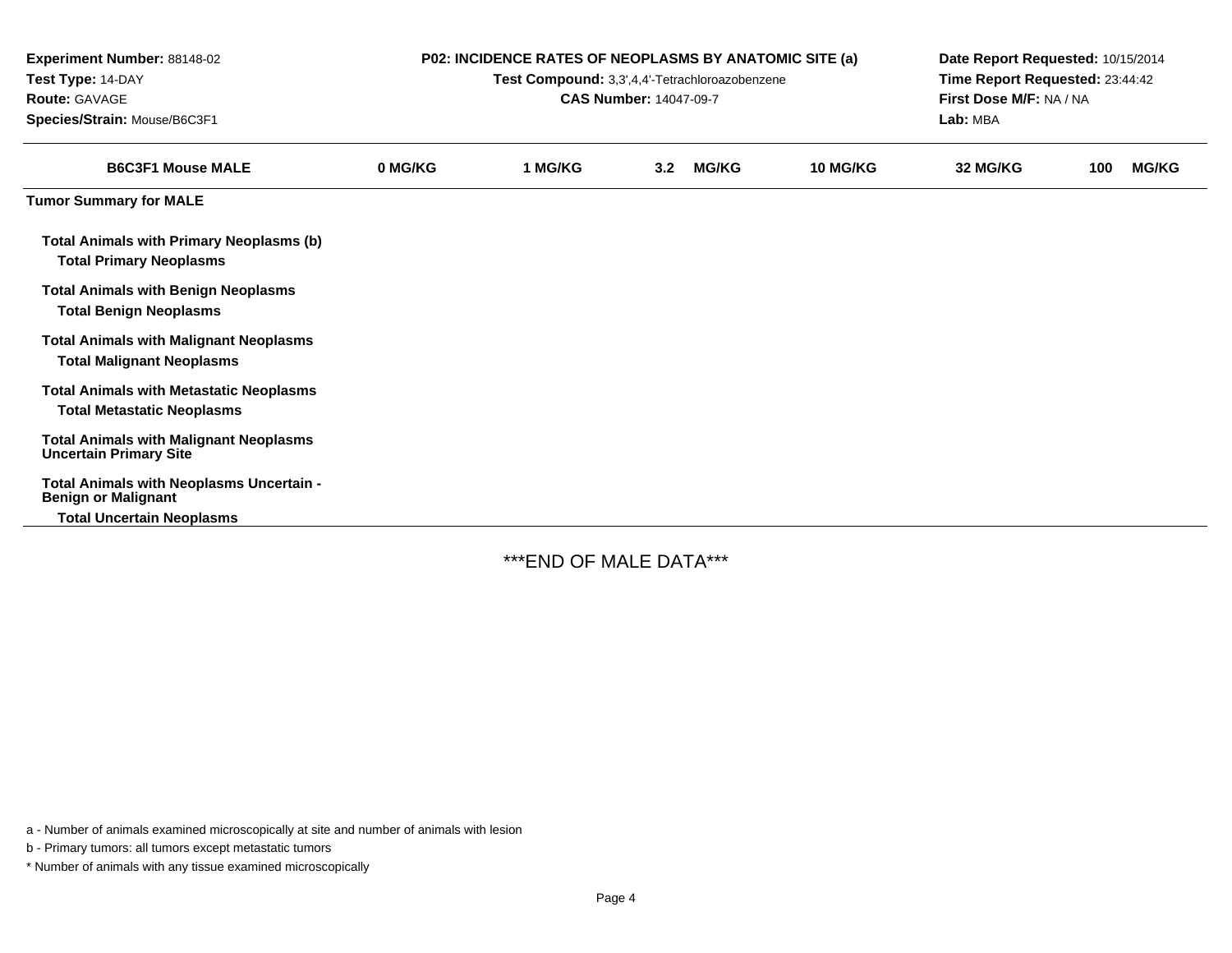**P02: INCIDENCE RATES OF NEOPLASMS BY ANATOMIC SITE (a)**

**Test Compound:** 3,3',4,4'-Tetrachloroazobenzene

**CAS Number:** 14047-09-7

**Date Report Requested:** 10/15/2014**Time Report Requested:** 23:44:42**First Dose M/F:** NA / NA**Lab:** MBA

| <b>B6C3F1 Mouse FEMALE</b>              | 0 MG/KG | 1 MG/KG | <b>MG/KG</b><br>3.2 | 10 MG/KG | 32 MG/KG | <b>MG/KG</b><br>100 |
|-----------------------------------------|---------|---------|---------------------|----------|----------|---------------------|
| <b>Disposition Summary</b>              |         |         |                     |          |          |                     |
| <b>Animals Initially In Study</b>       | 5       | 5       | 5                   | 5        | 5        | 5                   |
| <b>Early Deaths</b>                     |         |         |                     |          |          |                     |
| <b>Survivors</b>                        |         |         |                     |          |          |                     |
| <b>Terminal Sacrifice</b>               | 5       | 5       | 5                   | 5        | 5        | 5                   |
| <b>Animals Examined Microscopically</b> | 5       |         |                     |          | 5        | 5                   |
| ALIMENTARY SYSTEM                       |         |         |                     |          |          |                     |
| Gallbladder                             | (5)     | (0)     | (0)                 | (0)      | (0)      | (5)                 |
| Liver                                   | (5)     | (0)     | (0)                 | (0)      | (0)      | (5)                 |
| Stomach, Forestomach                    | (5)     | (0)     | (0)                 | (0)      | (0)      | (5)                 |
| Stomach, Glandular                      | (5)     | (0)     | (0)                 | (0)      | (0)      | (5)                 |
| CARDIOVASCULAR SYSTEM                   |         |         |                     |          |          |                     |
| None                                    |         |         |                     |          |          |                     |
| <b>ENDOCRINE SYSTEM</b>                 |         |         |                     |          |          |                     |
| None                                    |         |         |                     |          |          |                     |
| <b>GENERAL BODY SYSTEM</b>              |         |         |                     |          |          |                     |
| None                                    |         |         |                     |          |          |                     |
| <b>GENITAL SYSTEM</b>                   |         |         |                     |          |          |                     |
| None                                    |         |         |                     |          |          |                     |
| <b>HEMATOPOIETIC SYSTEM</b>             |         |         |                     |          |          |                     |
| Lymph Node, Mesenteric                  | (5)     | (0)     | (0)                 | (0)      | (0)      | (5)                 |
| Spleen                                  | (5)     | (0)     | (0)                 | (0)      | (5)      | (5)                 |
| Thymus                                  | (5)     | (0)     | (0)                 | (0)      | (5)      | (5)                 |
|                                         |         |         |                     |          |          |                     |

## INTEGUMENTARY SYSTEM

**Experiment Number:** 88148-02

**Species/Strain:** Mouse/B6C3F1

**Test Type:** 14-DAY**Route:** GAVAGE

None

ني ا

a - Number of animals examined microscopically at site and number of animals with lesion

b - Primary tumors: all tumors except metastatic tumors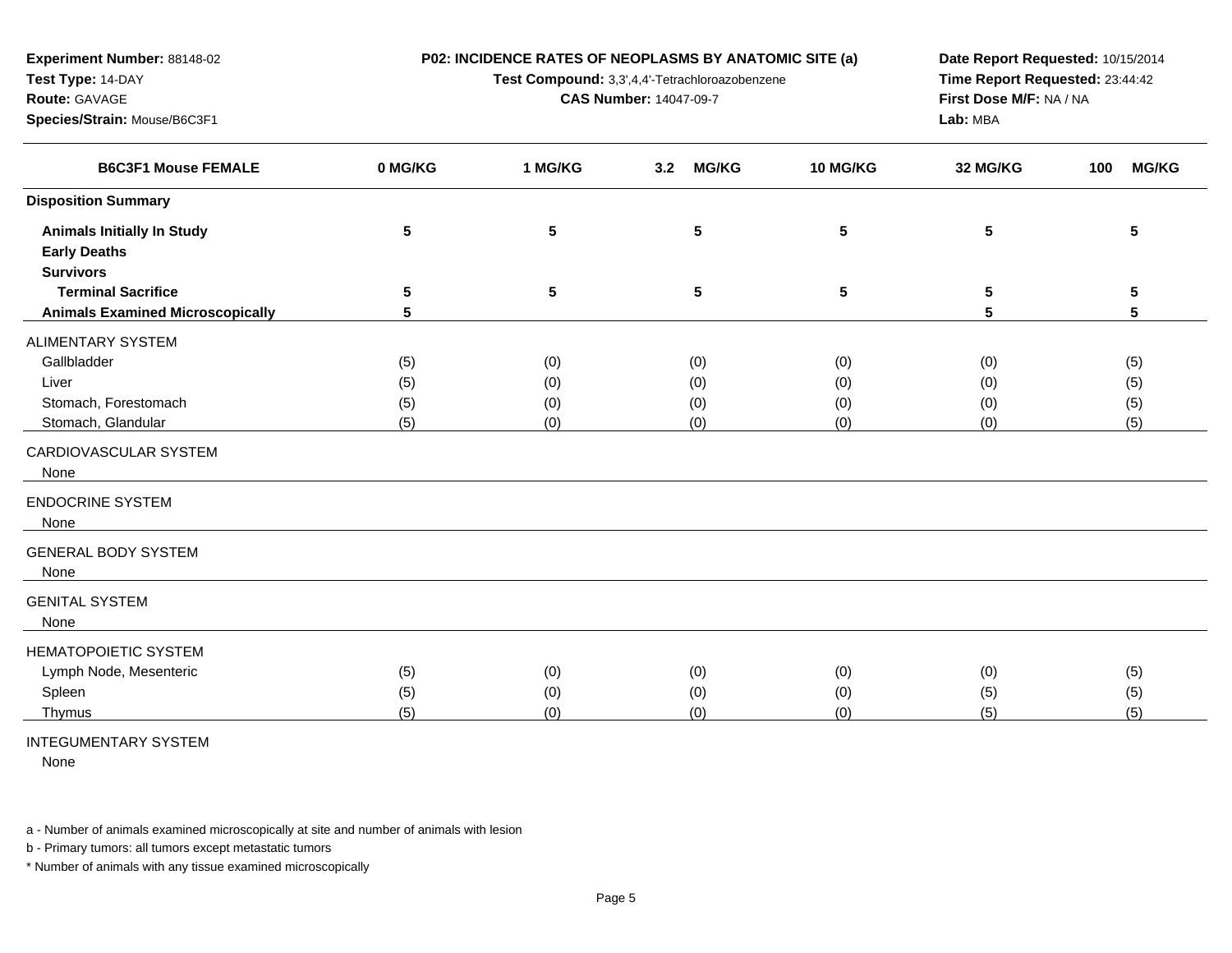| <b>Experiment Number: 88148-02</b><br>Test Type: 14-DAY<br><b>Route: GAVAGE</b><br>Species/Strain: Mouse/B6C3F1 | P02: INCIDENCE RATES OF NEOPLASMS BY ANATOMIC SITE (a)<br>Test Compound: 3,3',4,4'-Tetrachloroazobenzene<br><b>CAS Number: 14047-09-7</b> |         |                     |                 | Date Report Requested: 10/15/2014<br>Time Report Requested: 23:44:42<br>First Dose M/F: NA / NA<br>Lab: MBA |                     |
|-----------------------------------------------------------------------------------------------------------------|-------------------------------------------------------------------------------------------------------------------------------------------|---------|---------------------|-----------------|-------------------------------------------------------------------------------------------------------------|---------------------|
| <b>B6C3F1 Mouse FEMALE</b>                                                                                      | 0 MG/KG                                                                                                                                   | 1 MG/KG | <b>MG/KG</b><br>3.2 | <b>10 MG/KG</b> | 32 MG/KG                                                                                                    | <b>MG/KG</b><br>100 |
| MUSCULOSKELETAL SYSTEM<br>None                                                                                  |                                                                                                                                           |         |                     |                 |                                                                                                             |                     |
| NERVOUS SYSTEM<br>None                                                                                          |                                                                                                                                           |         |                     |                 |                                                                                                             |                     |
| <b>RESPIRATORY SYSTEM</b><br>None                                                                               |                                                                                                                                           |         |                     |                 |                                                                                                             |                     |
| SPECIAL SENSES SYSTEM<br>None                                                                                   |                                                                                                                                           |         |                     |                 |                                                                                                             |                     |
| URINARY SYSTEM<br>Kidney                                                                                        | (5)                                                                                                                                       | (0)     | (0)                 | (0)             | (0)                                                                                                         | (5)                 |

a - Number of animals examined microscopically at site and number of animals with lesion

b - Primary tumors: all tumors except metastatic tumors